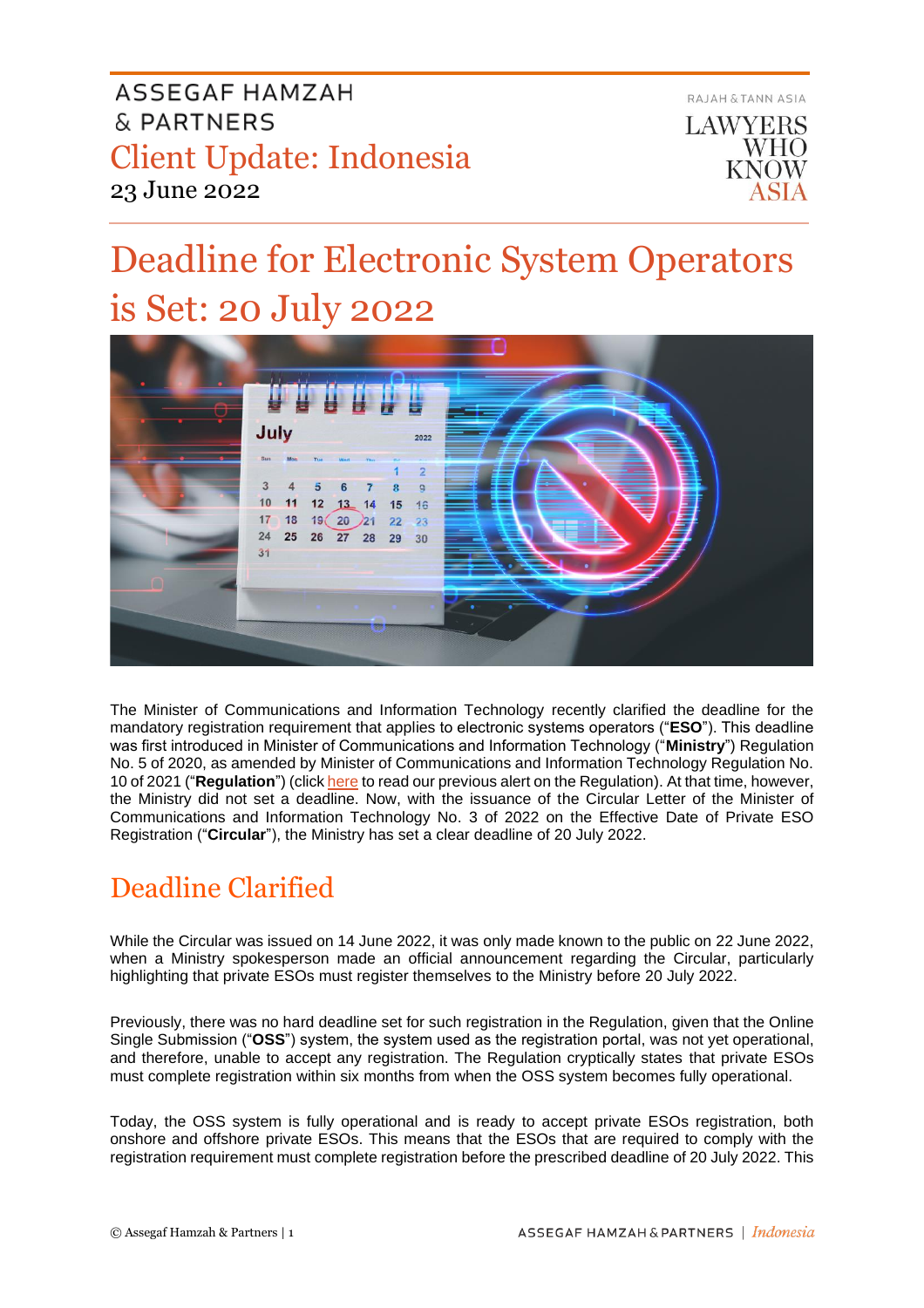RAJAH & TANN ASIA LAWYERS **WHO KNOW** 

deadline also applies to private ESOs that had registered to the Ministry before the Regulation was issued in 2020, meaning that these ESOs must re-register themselves to the Ministry before 20 July 2022.

## Sanctions Emphasised

Besides highlighting the deadline, the Circular emphasises the administrative sanctions that may apply for failure to register, which are set out in the Regulation. To reiterate, the administrative sanctions in the Regulation include written reprimand, administrative fines, removal from the TDPSE list (which is the list of registered ESOs), and undoubtedly the most severe sanction, namely access blocking (*pemutusan akses*) to the ESO's electronic services and products.

## Our Recommendation

If there is any doubt before, this latest move by the Ministry evidences the government's scrutiny of the rapid growth of the digital economy in Indonesia, as growth in this sector tends to come with risks, including risks pertaining to digital businesses, such as cyber and data incidents and excessive or illegal processing of personal data by organisations. Clarification of the registration requirement means that the Ministry can maintain an up-to-date database of digital businesses in Indonesia. This in turn, would improve the Ministry's monitoring ability as this database contains key information for monitoring purposes, including the contact person of these digital businesses that would receive communication from the Ministry (e.g. request for illegal content takedown).

At this point, private ESOs providing services in Indonesia or making their services available to users in Indonesia who have not registered or re-registered with the Ministry should immediately hold an internal review to determine whether they are subject to the mandatory registration requirement under the Regulation. If this is indeed the case, the management of the ESO must ensure that registration or reregistration is carried out before the 20 July 2022 deadline to prevent the imposition of sanctions.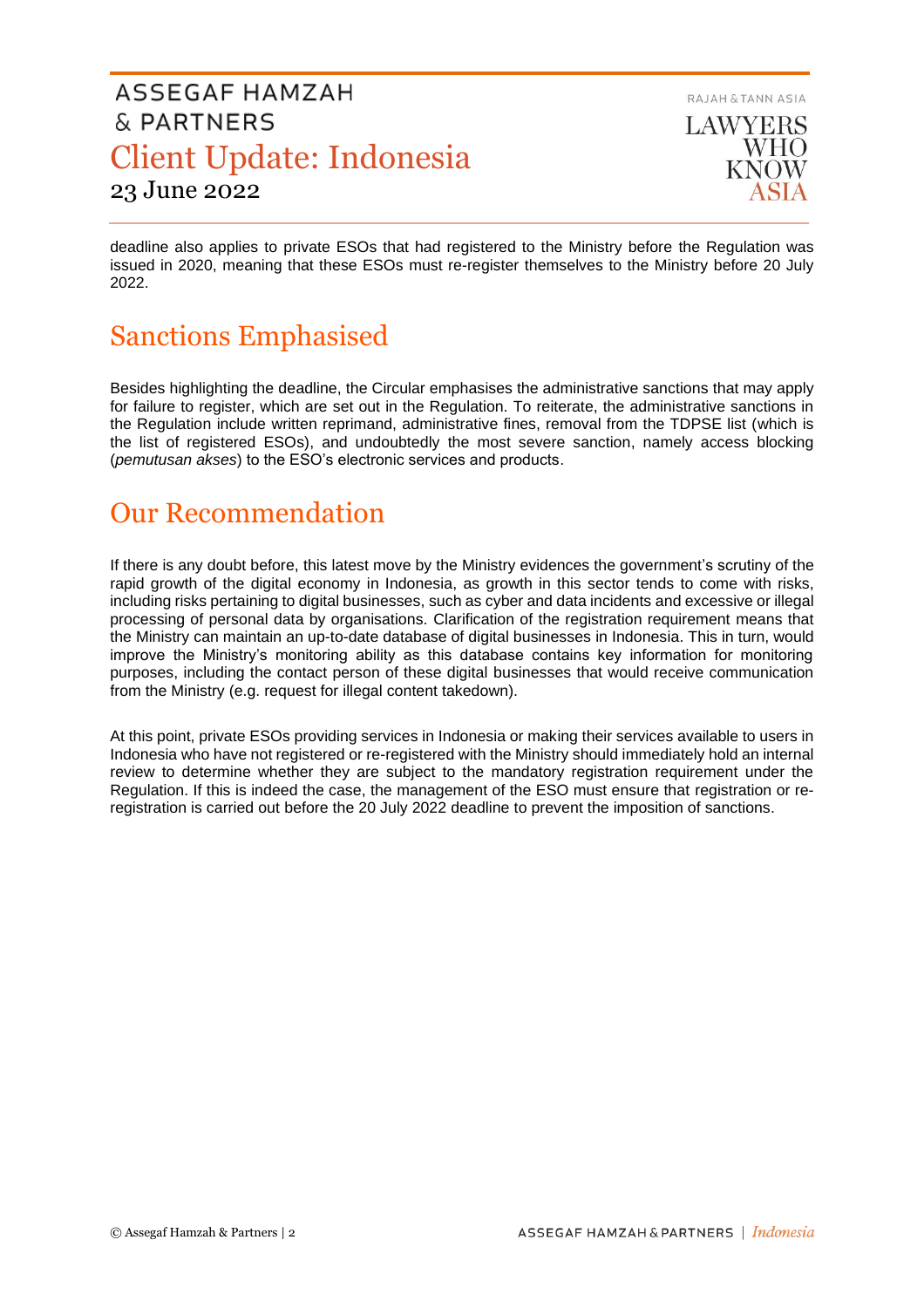RAJAH & TANN ASIA

**LAWYERS WHO**<br>KNOW ASIA

## **Contacts**



**[Zacky Zainal Husein](https://www.ahp.id/zacky-zainal-husein/) Partner** 

D +62 21 2555 9956 F +62 21 2555 7899 [zacky.husein@ahp.id](mailto:zacky.husein@ahp.id)



**[Muhammad Iqsan Sirie](https://www.ahp.id/muhammad-iqsan-sirie/) Partner** 

D +62 21 2555 7805 F +62 21 2555 7899 [iqsan.sirie@ahp.id](mailto:iqsan.sirie@ahp.id)

[Daniar Supriyadi](mailto:daniar.supriyadi@ahp.id) also contributed to this alert.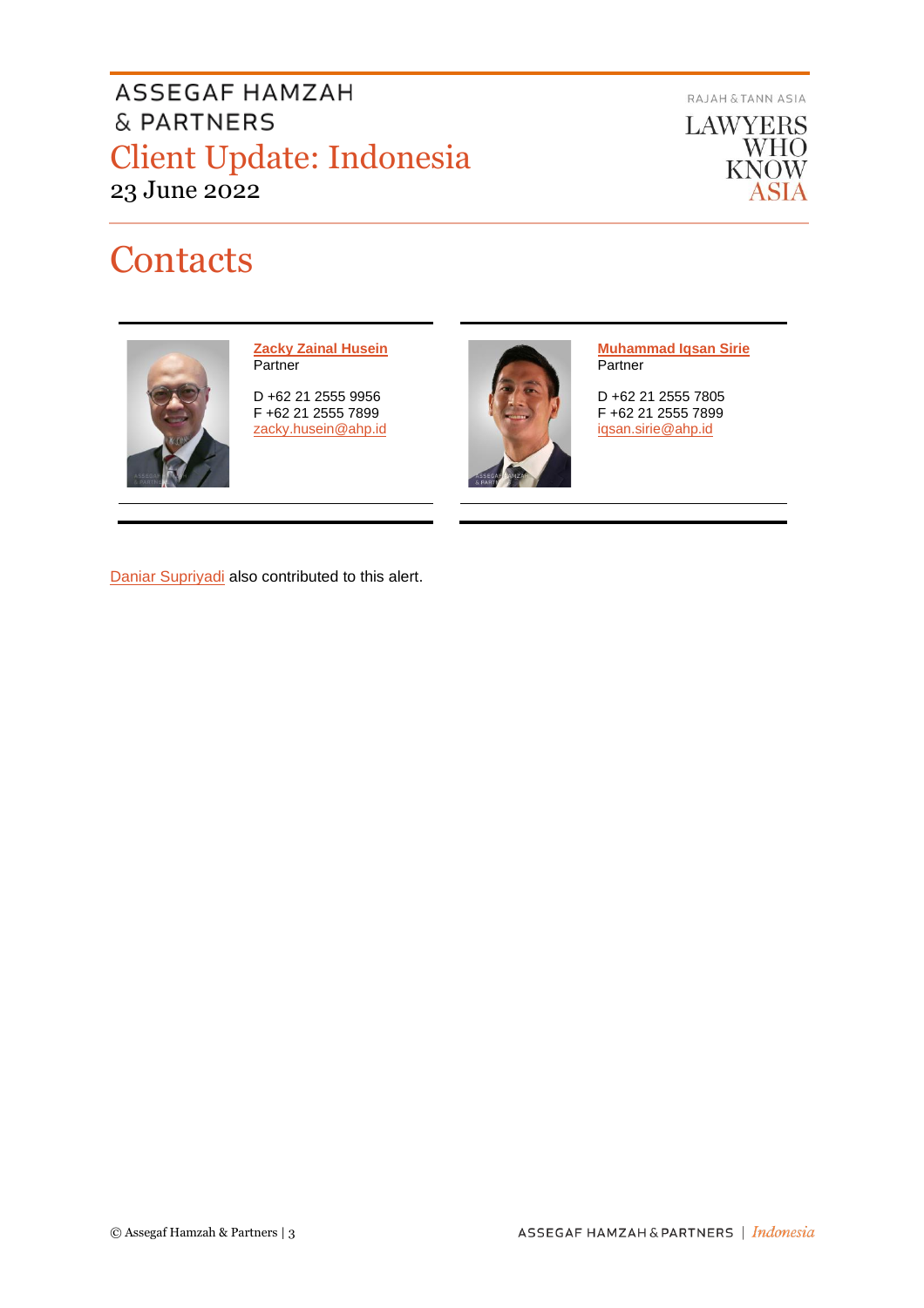RAJAH & TANN ASIA LAWYERS

**WHO KNOW** 

## Our Regional Contacts

RAJAH & TANN  $\int$  *Singapore* **Rajah & Tann Singapore LLP** T +65 6535 3600 sg.rajahtannasia.com

R&T SOK&HENG | Cambodia **R&T Sok & Heng Law Office** T +855 23 963 112 / 113 F +855 23 963 116 kh.rajahtannasia.com

RAJAH & TANN 立杰上海 SHANGHAI REPRESENTATIVE OFFICE | China

**Rajah & Tann Singapore LLP Shanghai Representative Office** T +86 21 6120 8818 F +86 21 6120 8820 cn.rajahtannasia.com

ASSEGAF HAMZAH & PARTNERS | Indonesia **Assegaf Hamzah & Partners**

**Jakarta Office** T +62 21 2555 7800 F +62 21 2555 7899

#### **Surabaya Office**

T +62 31 5116 4550 F +62 31 5116 4560 www.ahp.co.id

RAJAH & TANN  $|$  Lao PDR **Rajah & Tann (Laos) Co., Ltd.**

T +856 21 454 239 F +856 21 285 261 la.rajahtannasia.com

#### **CHRISTOPHER & LEE ONG** | Malaysia **Christopher & Lee Ong**

T +60 3 2273 1919 F +60 3 2273 8310 www.christopherleeong.com

RAJAH & TANN  $\mid$  *Myanmar* 

**Rajah & Tann Myanmar Company Limited** T +95 1 9345 343 / +95 1 9345 346 F +95 1 9345 348 mm.rajahtannasia.com

#### **GATMAYTAN YAP PATACSIL**

GUTIERREZ & PROTACIO (C&G LAW) | Philippines **Gatmaytan Yap Patacsil Gutierrez & Protacio (C&G Law)**  T +632 8894 0377 to 79 / +632 8894 4931 to 32 F +632 8552 1977 to 78 www.cagatlaw.com

#### RAJAH & TANN | *Thailand*

**R&T Asia (Thailand) Limited** T +66 2 656 1991 F +66 2 656 0833 th.rajahtannasia.com

#### RAJAH & TANN LCT LAWYERS | Vietnam **Rajah & Tann LCT Lawyers**

#### **Ho Chi Minh City Office**

T +84 28 3821 2382 / +84 28 3821 2673 F +84 28 3520 8206

#### **Hanoi Office**

T +84 24 3267 6127 F +84 24 3267 6128 www.rajahtannlct.com

Rajah & Tann Asia is a network of legal practices based in Asia.

Member firms are independently constituted and regulated in accordance with relevant local legal requirements. Services provided by a member firm are governed by the terms of engagement between the member firm and the client.

This update is solely intended to provide general information and does not provide any advice or create any relationship, whether legally binding or otherwise. Rajah & Tann Asia and its member firms do not accept, and fully disclaim, responsibility for any loss or damage which may result from accessing or relying on this update.